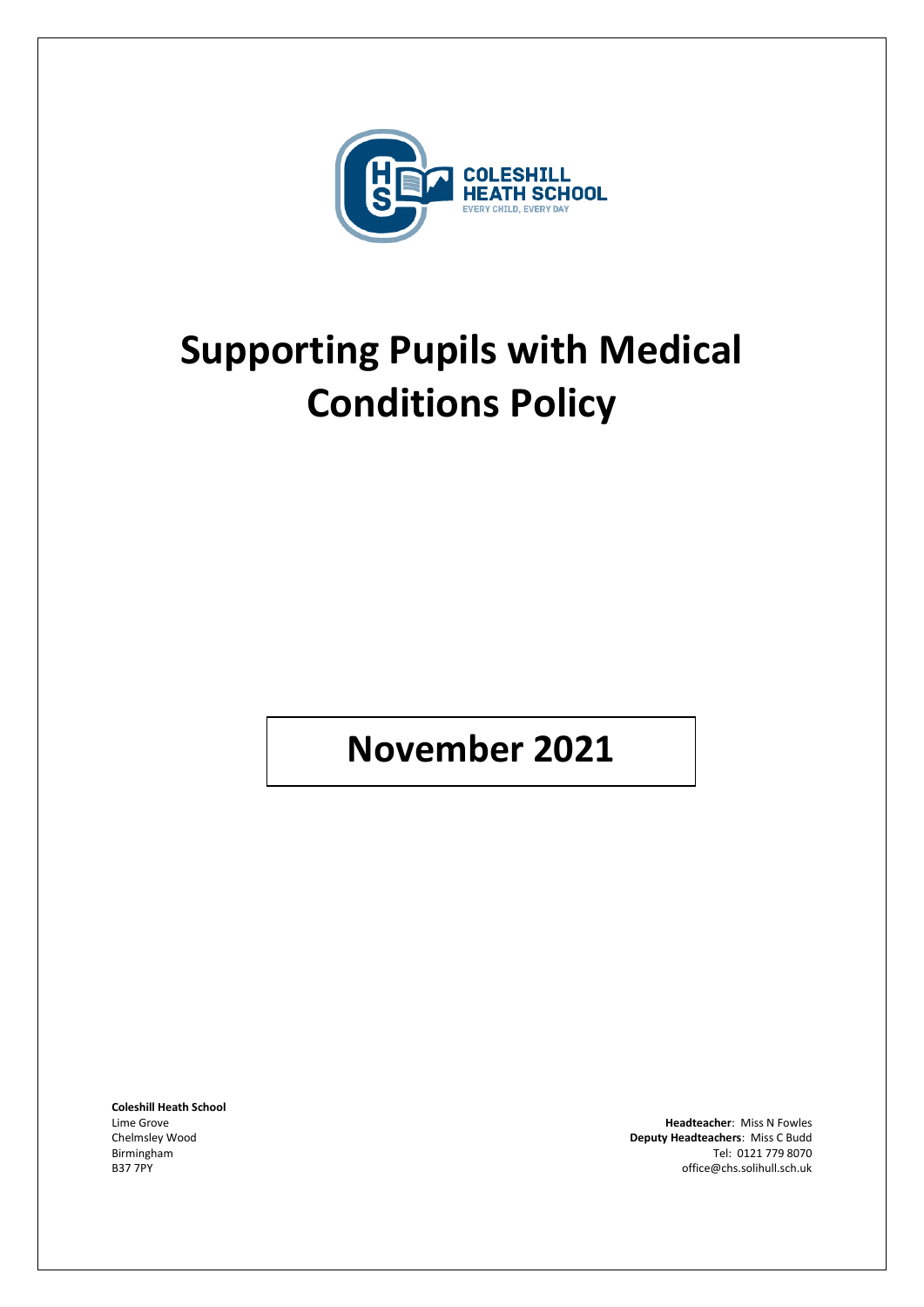# **COLESHILL HEATH SCHOOL**

# **Supporting Pupils with Medical Conditions Policy**

#### **1. Aims**

Coleshill Heath School is an inclusive school and aims to provide all students with all medical conditions the same opportunities as others and achieve this by ensuring that:

- $\triangleright$  Students, staff and parents/carers understand how our school will support students with medical conditions
- $\triangleright$  Students with medical conditions are properly supported to allow them to access the same education as other students, including school trips and sporting activities.

**The named person with responsibility for implementing this policy is Miss Caroline Budd (SENDCo).**

#### **2. Legislation and statutory responsibilities**

This policy meets the requirements under Section 100 of the Children and Families Act 2014, which places a duty on schools to make arrangements for supporting students at their school with medical conditions.

It is also based on the Department for Education's statutory guidance: Supporting students at school with medical conditions.

#### **3. Roles and responsibilities**

#### **3.1 The Governors**

The Governors have ultimate responsibility to make arrangements to support students with medical conditions. They will ensure that sufficient staff have received suitable training and are competent before they are responsible for supporting children with medical conditions.

#### **3.2 The Headteacher**

The Headteacher will:

- $\triangleright$  Make sure all staff are aware of this policy and understand their role in its implementation.
- $\triangleright$  Ensure that the school is welcoming and supportive to students with medical conditions who currently attend and to those who may enrol in the future.
- $\triangleright$  Ensure that there is a sufficient number of trained staff available to implement this policy and deliver against all individual healthcare plans (IHPs), including in contingency and emergency situations.
- $\triangleright$  Take overall responsibility for the development of IHPs.
- $\triangleright$  Make sure that school staff are appropriately insured and aware that they are insured to support students in this way.
- $\triangleright$  Contact the school nursing service in the case of any student who has a medical condition that may require support at school, but who has not yet been brought to the attention of the school nurse.
- $\triangleright$  Ensure that systems are in place for obtaining information about a child's medical needs and that this information is kept up to date. This includes asking for information from parents/carers on enrolment forms. Termly sending home a medication letter and form and asking parents/carers to update this.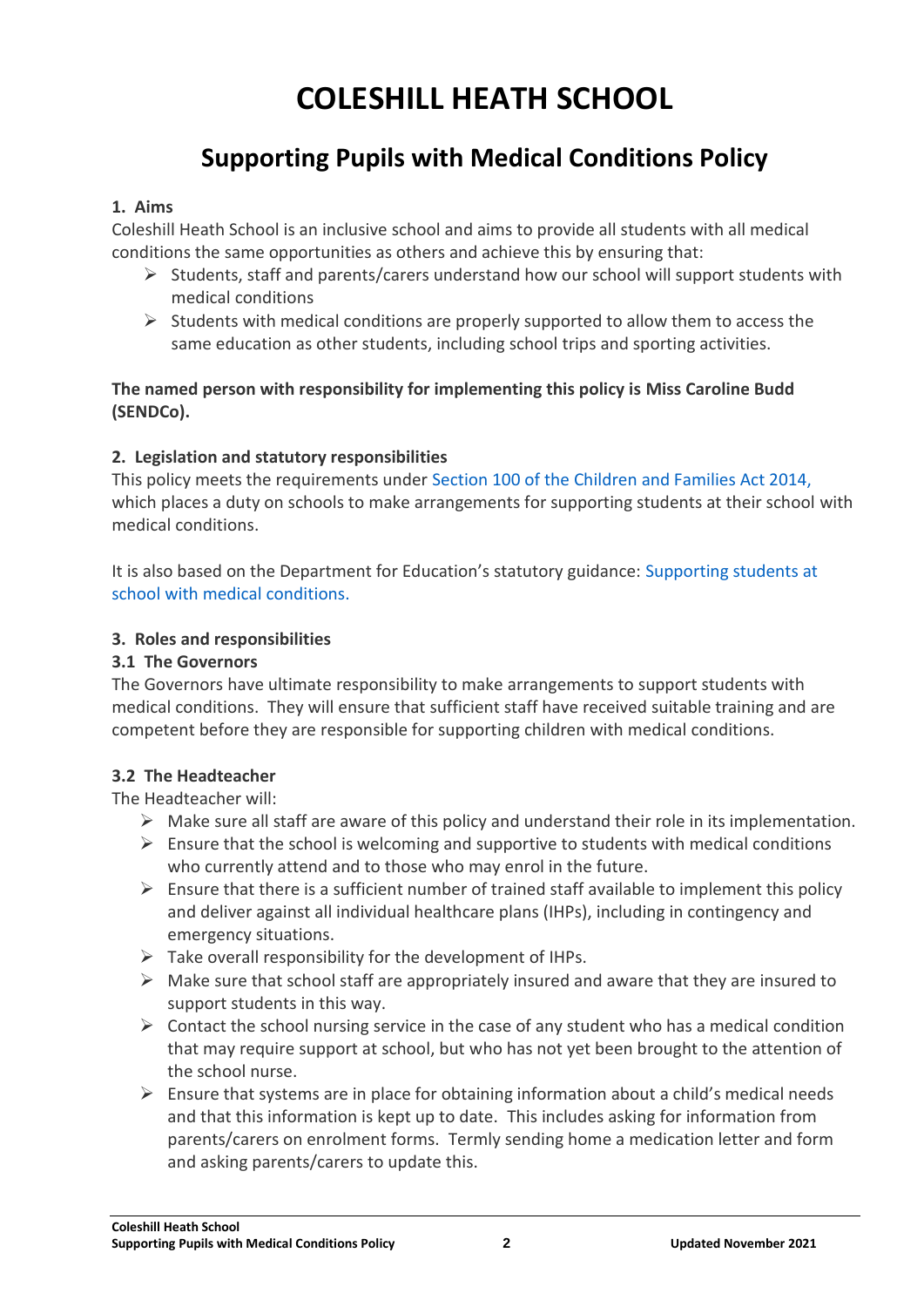- $\triangleright$  Ensure that there are clear guidelines on the storage of medication. This includes emergency medication is readily available for students who require it at all times during the school day or at off-site activities. If the emergency medication needs to be locked up it is in the medical cabinet and the keys are kept in the office. All non-emergency medication is locked up in the medical cabinet. Students with medical conditions know where their medication is stored and how to access it if applicable. Only qualified First Aiders have access to and administer medication. All First Aid including medications are checked by the First Aiders at least three times per year. The First Aiders ensure that all emergency and non-emergency medication brought into school is clearly labelled with the student's name, the name of the medication, route of administration, dose and frequency and expiry date of the medication. If medication requires refrigeration it will be stored in an upright container and clearly labelled. At the end of the school year, out of date medication is taken to the local pharmacy for safe disposal. Sharp boxes are used for the disposal of needles and this is placed in the medical room on a shelf high enough for students not to be able to reach. If a sharps box is needed off site a named member of staff will take full responsibility of it.
- $\triangleright$  Clear guidance is in place about record keeping for students with medical conditions.
- $\triangleright$  Ensure that the medical conditions policy is supported by a clear communication plan for staff, parents/carers, students and other key stakeholders to ensure its full implementation. Staff are informed and regularly reminded about the medical conditions policy through staff meetings, staff briefing and the noticeboard in the staff room.
- $\triangleright$  Ensure that the whole school setting is inclusive and favourable to students with medical conditions, this includes the physical environment as well as social, sporting and educational activities.
- $\triangleright$  The school ensures the needs of students with medical conditions are adequately considered to ensure their involvement in structured and unstructured social activities, including during breaks and before and after school.
- $\triangleright$  That all staff act in a professional manner and treat students with respect if intimate care is given.

# **3.3 Staff**

Supporting students with medical conditions during school hours is not the sole responsibility of one person. Any member of staff may be asked to provide support to students with medical conditions, although they will not be required to do so. This includes the administration of medicines.

Those staff who take on the responsibility to support students with medical conditions will receive sufficient and suitable training, and will achieve the necessary level of competency before doing so.

Teachers will take into account the needs of students with medical conditions that they teach. All staff will know what to do and respond accordingly when they become aware that a student with a medical condition needs help.

If a student needs to be taken to hospital, a member of senior staff will always accompany them and stay with them until a parent/carer arrives. They will take with them a copy of the student's individual health care plan.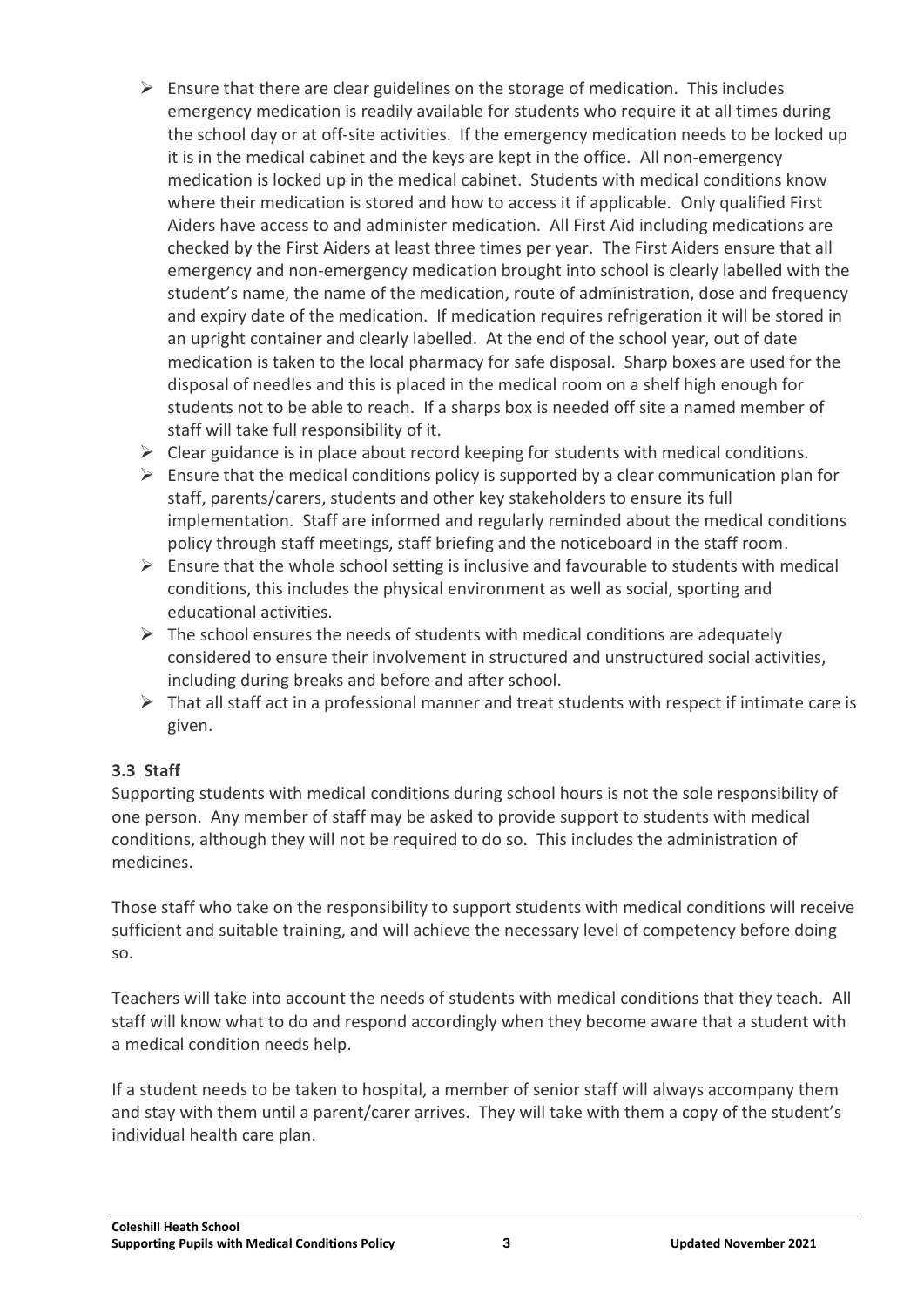# **3.4 Parents/Carers**

Parents/carers will:

- $\triangleright$  Provide the school with sufficient and up-to-date information about their child's medical needs.
- $\triangleright$  Be involved in the development and review of their child's IHP and may be involved in its drafting.
- $\triangleright$  Carry out any action they have agreed to as part of the implementation of the IHP e.g. provide medicines and equipment.
- $\triangleright$  Ensure the school has full emergency contact details for them.
- $\triangleright$  Ensure their child's medication and medication devices are labelled with their child's full name.
- $\triangleright$  Ensure their child has regular reviews about their condition with the relevant healthcare professional.

# **3.5 Children**

Children with medical conditions may be best able to provide information about how their condition affects them. Where appropriate, children should be fully involved in discussions about their medical support needs and contribute as much as possible to the development of their IHPs. They are expected to comply with their IHPs.

# **3.6 School nurses and other healthcare professionals**

Our school nursing service will notify the school when a child has been identified as having a medical condition that will require support in school. This will be before the student starts school, wherever possible.

Healthcare professionals, such as GPs and paediatricians, will liaise with the school nurses and notify them of any children identified as having a medical condition.

# **3.7 First Aiders have an additional responsibility to:**

- $\triangleright$  Give immediate, appropriate help to causalities with injuries or illnesses and where necessary ensure that an ambulance is called.
- $\triangleright$  Ensure that they are adequately trained and their training is up to date.

# **3.8 SENDCo has the additional responsibility to:**

- $\triangleright$  Ensure teachers make the necessary arrangements if a student needs special consideration or access arrangements.
- $\triangleright$  Ensure where a child has a special educational need identified in the EHCP that the IHP is linked to the EHCP.

# **4**. **Equal opportunities**

- $\triangleright$  Our school is clear about the need to actively support children with medical conditions to participate in school trips and visits, or in sporting activities, and not prevent them from doing so.
- $\triangleright$  The school will consider what reasonable adjustments need to be made to enable these students to participate fully and safely on school trips, visits and sporting activities.
- $\triangleright$  Risk assessments will be carried out so that planning arrangements take account of any steps needed to ensure that children with medical conditions are included. In doing so, children, their parents/carers and any relevant healthcare professionals will be consulted.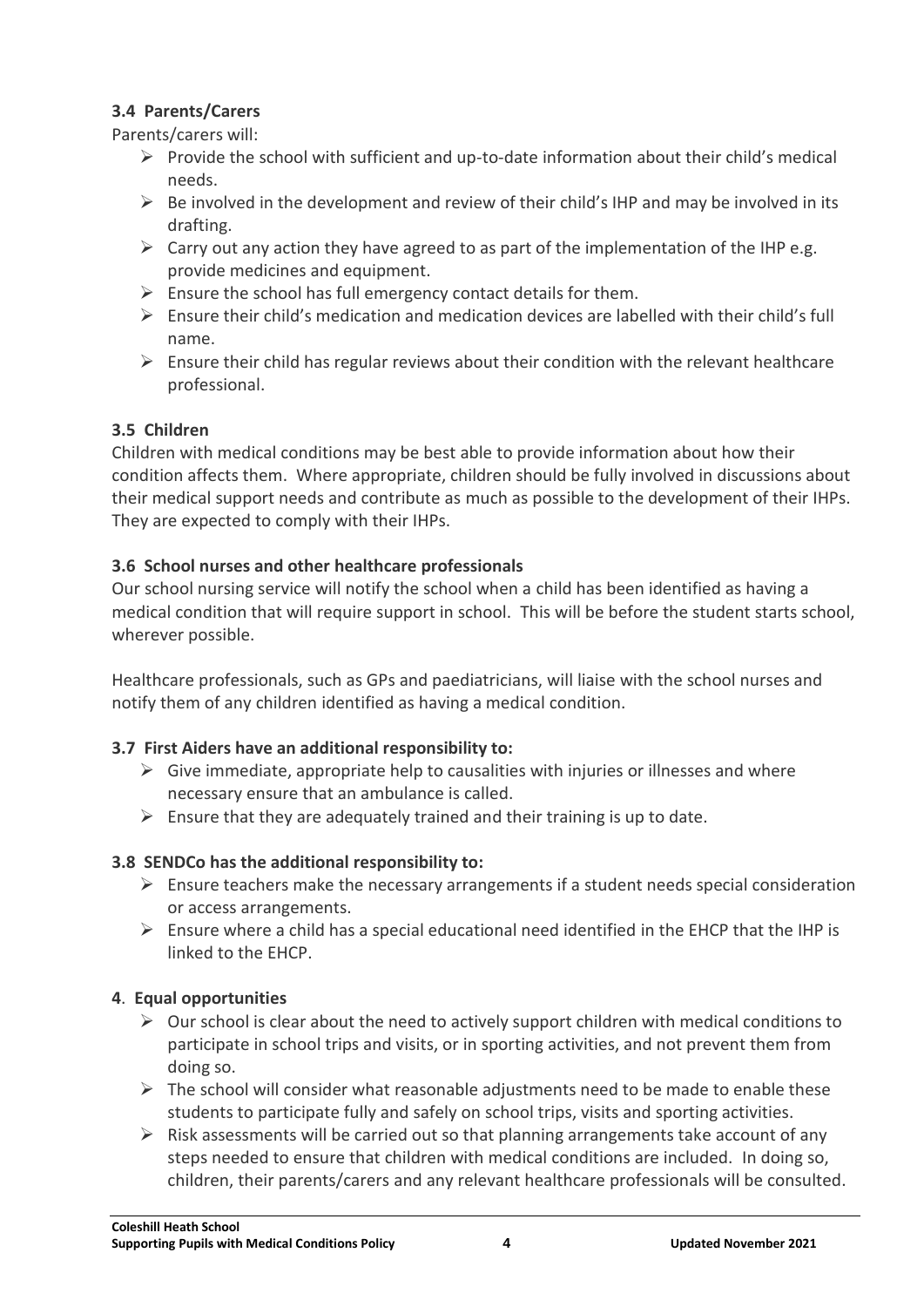### **5. Being notified that a child has a medical condition**

When the school is notified that a child has a medical condition, the process outlined below will be followed to decide whether the student requires an IHP.

The school will make every effort to ensure that arrangements are put into place within 2 weeks, or by the beginning of the relevant term for children who are new to our school.

A record is kept of medicines administered and this is kept in the school office. This contains the parental agreement to administer medicine form and individual medicine administered forms.

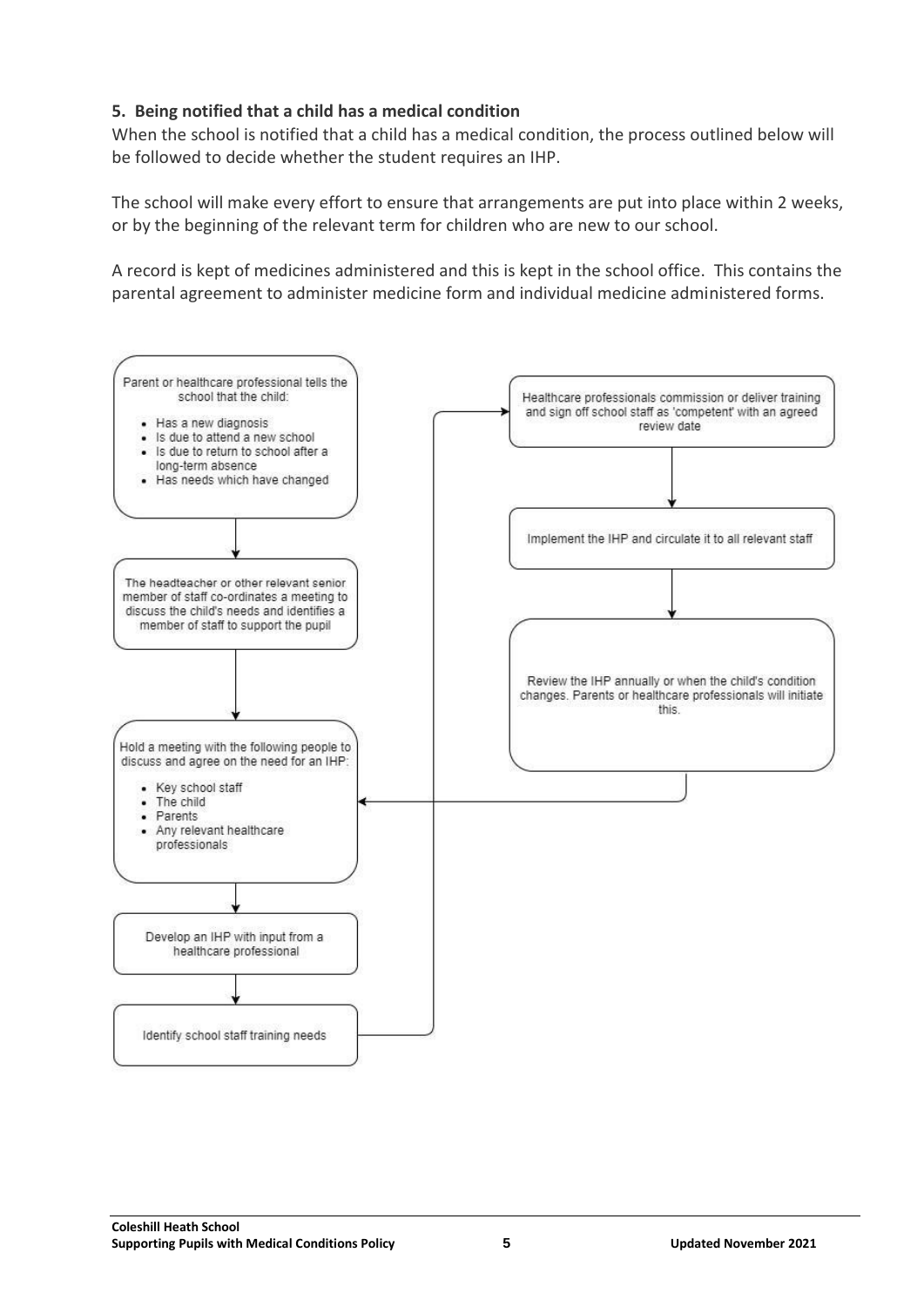### **6. Individual healthcare plans**

The Headteacher has overall responsibility for the development of IHPs for students with medical conditions. This has been delegated to Caroline Budd (SENDCo).

Plans will be reviewed at least annually, or earlier if there is evidence that the student's needs have changed.

Plans will be developed with the children's best interests in mind and will set out:

- $\triangleright$  What needs to be done
- $\triangleright$  When
- $\triangleright$  By whom

Not all children with a medical condition will require an IHP. It will be agreed with a healthcare professional and the parents/carer when an IHP would be inappropriate or disproportionate. This will be based on evidence. If there is not a consensus, the Headteacher will make the final decision.

Plans will be drawn up in partnership with the school, parents/carer and a relevant healthcare professional, such as the school nurse, specialist or paediatrician, who can best advice on the child's specific needs. The child will be involved wherever appropriate.

IHPs will be linked to, or become part of, any education, health and care (EHC) plan. If a child has SEND but does not have an EHC plan, the SEND will be mentioned in the IHP.

The level of detail in the plan will depend on the complexity of the child's condition and how much support is needed. The Headteacher and SENDCo, will consider the following when deciding what information to record on IHPs:

- $\triangleright$  The medical condition, its triggers, signs, symptoms and treatments.
- $\triangleright$  The child's resulting needs, including medication (dose, side effects and storage) and other treatments, time, facilities, equipment, testing, access to food and drink where this is used to manage their condition, dietary requirements and environmental issues, e.g. crowded corridors, travel time between lessons.
- $\triangleright$  Specific support for the student's educational, social and emotional needs. For example, how absences will be managed, requirements for extra time to complete exams, use of rest breaks or additional support in catching up with lessons, counselling sessions.
- $\triangleright$  The level of support needed, including in emergencies. If a child is self-managing their medication, this will be clearly stated with appropriate arrangements for monitoring.
- $\triangleright$  Who will provide this support, their training needs, expectations of their role and confirmation of proficiency to provide support for the student's medical condition from a healthcare professional, and cover arrangements for when they are unavailable.
- $\triangleright$  Who in the school needs to be aware of the student's condition and the support required.
- $\triangleright$  Arrangements for written permission from parents/carer and the Headteacher for medication to be administered by a member of staff, or self-administered by the child during school hours.
- $\triangleright$  Separate arrangements or procedures required for school trips or other school activities outside of the normal school timetable that will ensure the child can participate, e.g. risk assessments.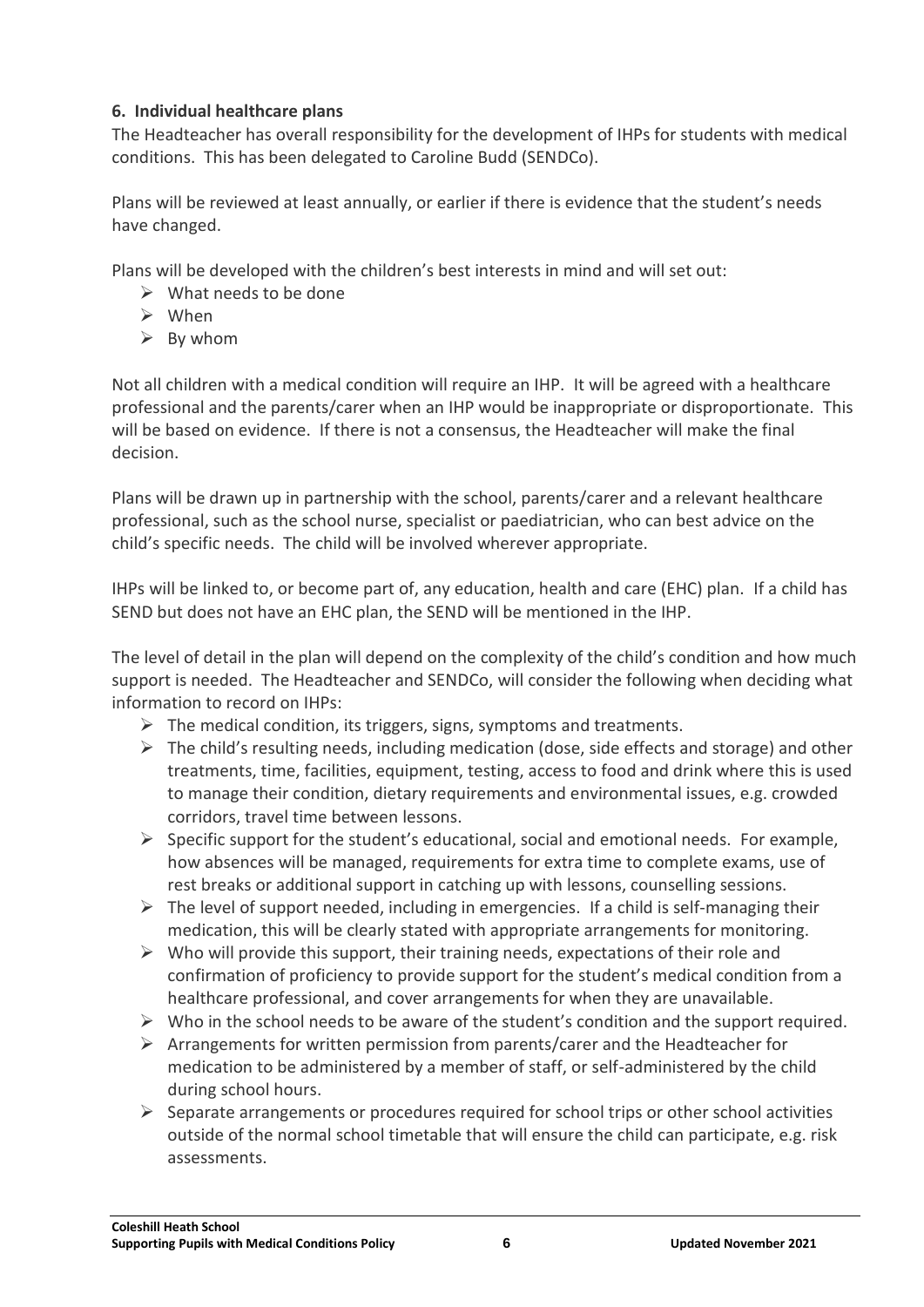- $\triangleright$  Where confidentiality issues are raised by the parent/carer/student, the designated individuals to be entrusted with information about the child's condition.
- $\triangleright$  What to do in an emergency, including who to contact, and contingency arrangements.
- $\triangleright$  These records are located on CPOMS and paper copies are in the staff room in the confidential area. It is the responsibility of the SENDCo to ensure the register and details on the IHP's are accurate and updated. There will be a central copy of the IHP but where there is a need for multiple copies the SENDCo will be responsible for ensuring that all copies are identical and updated.

### **7. Managing medicines**

Prescription medicines will only be administered at school:

- $\triangleright$  When it would be detrimental to the student's health or school attendance not to do so **and**
- $\triangleright$  Where we have parents'/carers written consent.

Anyone giving a child any medication (for example, for pain relief) will first check maximum dosages and when the previous dosage was taken. Parents/carer will always be informed.

The school will only accept prescribed medicines that are:

- $\triangleright$  In-date
- $\triangleright$  Labelled in the original packaging
- $\triangleright$  Provided in the original container, as dispensed by the pharmacist, and include instructions for administration, dosage and storage.

The school will accept insulin that is inside an insulin pen or pump rather than its original container, but it must be in date.

All medicines will be stored safely. Children will be informed about where their medicines are at all times and be able to access them immediately. Medicines and devices such as asthma inhalers, blood glucose testing meters and adrenaline pens will always be readily available to students and not locked away.

Medicines will be returned to parents/carer to arrange for safe disposal when no longer required. A record is kept in the school office of all medicines administered both prescribed and pain relief. Emergency inhalers are kept by the school.

# **7.1 Children managing their own needs**

Children who are competent will be encouraged to take responsibility for managing their own medicines and procedures. This will be discussed with parents/carer and it will be reflected in their IHPs. Children will be allowed to carry their own medicines and relevant devices wherever possible. Staff will not force a child to take a medicine or carry out a necessary procedure if they refuse, but will follow the procedure agreed in the IHP and inform parents/carer so that an alternative option can be considered, if necessary.

#### **7.2 Off-site or residential visits**

Parents/carers are sent a visits or off-site residential form to be completed and returned to School. Parents/carers are asked to provide consent on their child's medication plan giving staff permission to administer medication as necessary. A copy of the IHP and equipment/ medication must be taken on all off-site activities.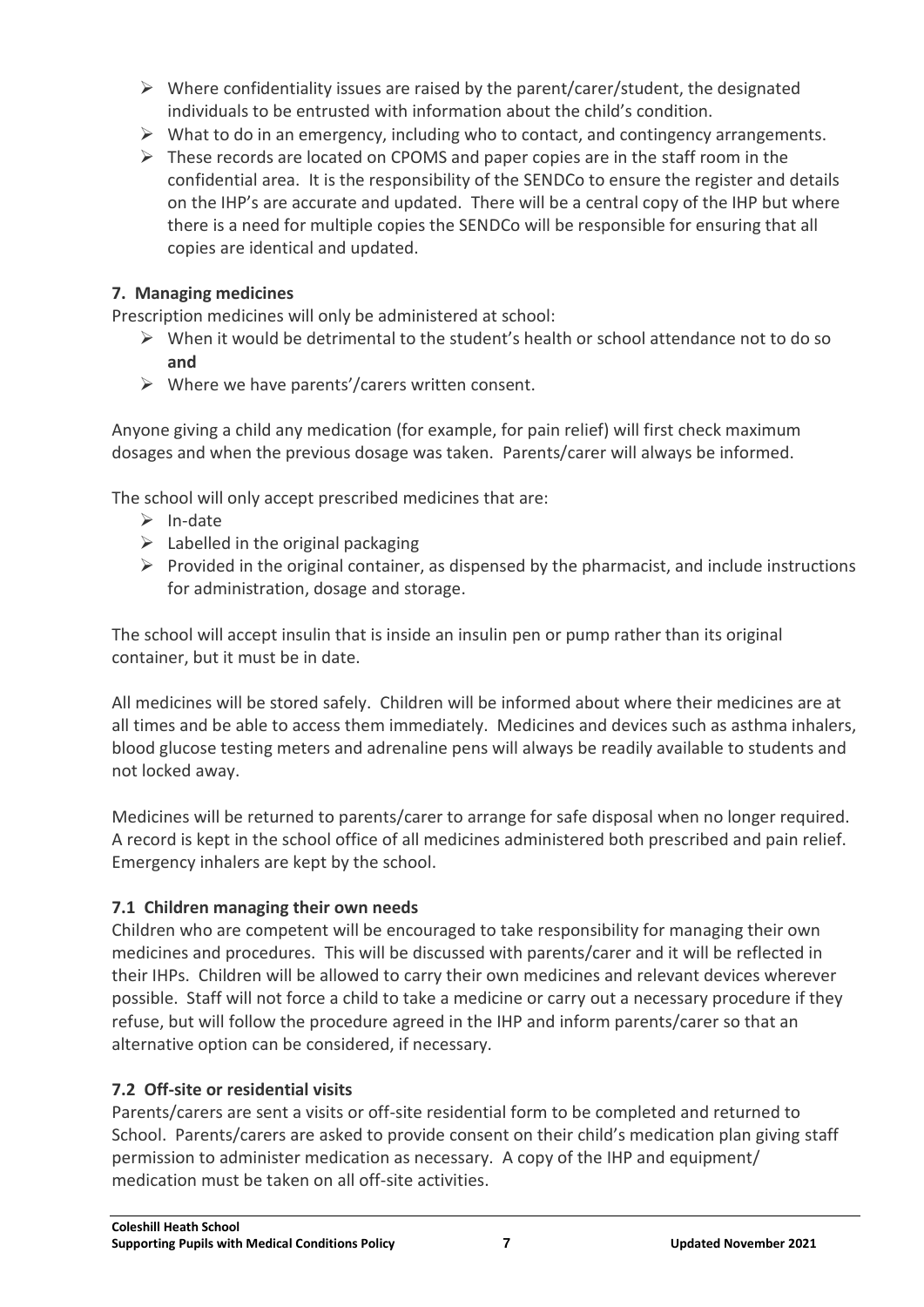# **8. Emergency procedures**

Staff will follow the school's normal emergency procedures (for example, calling 999). All children's IHPs will clearly set out what constitutes an emergency and will explain what to do.

If a child needs to be taken to hospital, staff will stay with the child until the parent/carer arrives, or accompany the child to hospital by ambulance.

# **9. Training**

Staff who are responsible for supporting children with medical needs will receive suitable and sufficient training to do so.

The training will be identified during the development or review of IHPs. Staff who provide support to students with medical conditions will be included in meetings where this is discussed.

The relevant healthcare professionals will lead on identifying the type and level of training required and will agree this with the SENDCo. Training will be kept up to date. Training will:

- $\triangleright$  Be sufficient to ensure that staff are competent and have confidence in their ability to support the students.
- $\triangleright$  Fulfil the requirements in the IHPs.
- $\triangleright$  Help staff to have an understanding of the specific medical conditions they are being asked to deal with, their implications and preventative measures.
- $\triangleright$  Healthcare professionals will provide confirmation of the proficiency of staff in a medical procedure, or in providing medication.

All staff will receive training so that they are aware of this policy and understand their role in implementing it, for example, with preventative and emergency measures so they can recognise and act quickly when a problem occurs. This will be provided for new staff during their induction. A record of the content and attendance at training is kept by Mrs Sharon Owen the Inclusion Manager.

 $\triangleright$  New staff will have this as part of their induction process.

# **10. Record keeping**

The Headteacher will ensure that written records are kept of all medicine administered to children. Parents/carer will be informed if their child has been unwell at school or not taken medication. IHPs are kept in a readily accessible place which all staff are aware of.

# **11. Liability and indemnity Maintained Schools**

**11.1** Individual cover may need to be arranged for any healthcare procedures – advice will be sort from the Insurance and Risk Management Team. Any requirements of the insurance, such as the need for staff to be trained, should be made clear and complied with. In the event of a claim alleging negligence by a member of staff, civil actions are likely to be brought against the employer.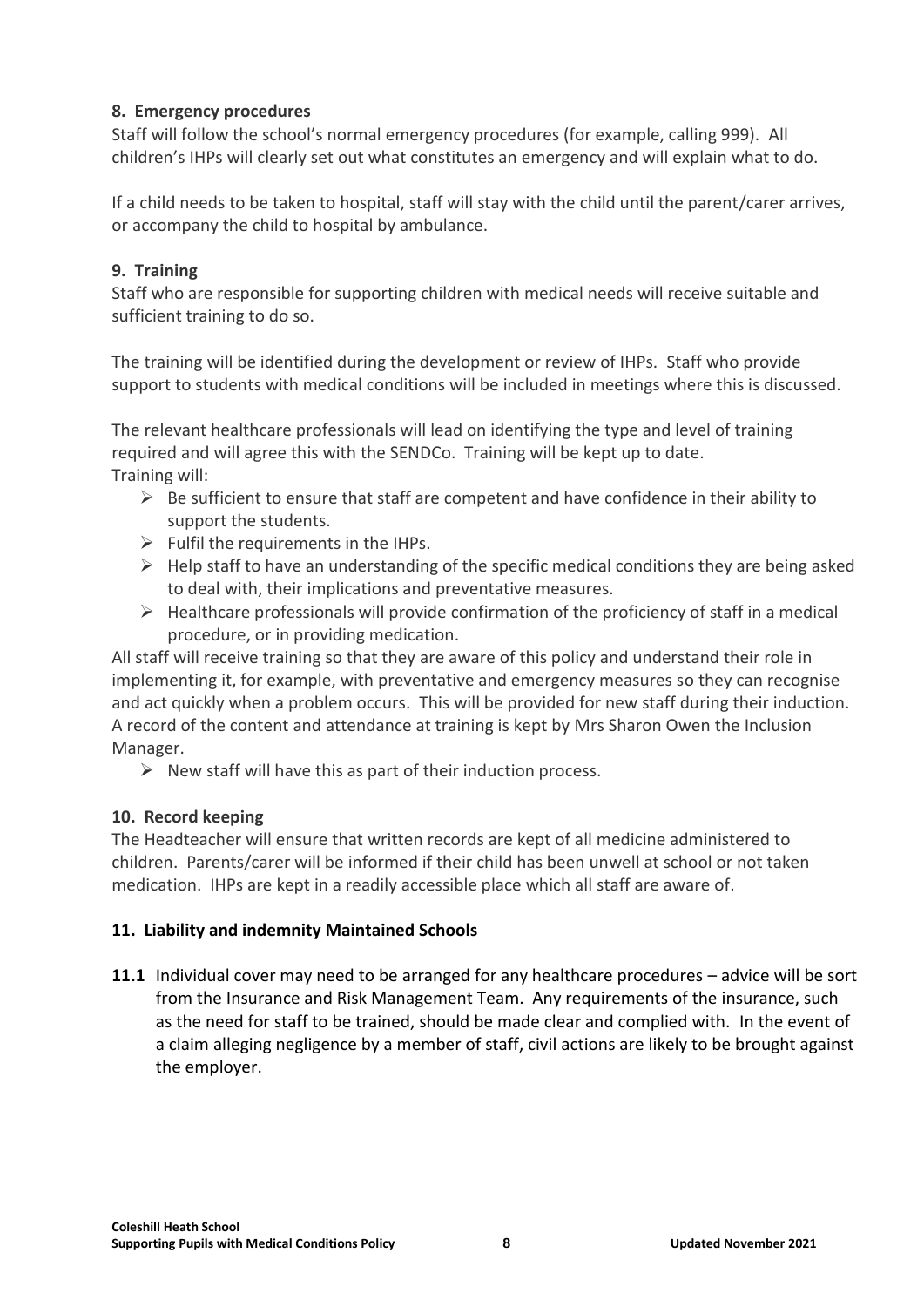**11.2** Staff who assist with administering medication to a child in accordance with the procedures detailed within this policy are explicitly reassured that they will be acting within the scope of their employment and that they will be indemnified. Indemnity requires that these procedures are followed as described here. The indemnity though will not be given in cases of fraud, dishonesty, or criminal offence. In the most unlikely event of any civil action for damages being taken against you, the Local Authority will accept responsibility in accordance with the indemnity. Any member of staff will be fully supported throughout the process should an allegation be made.

#### **12. Complaints**

Parents/carers with a complaint about their child's medical condition should discuss these directly with the SENDCo in the first instance. If the SENDCo cannot resolve the matter, they will direct parents/carers to the school's complaints procedure.

### **13. Monitoring arrangements**

This policy was developed in conjunction with parents/carers, staff and governors and will be reviewed annually.